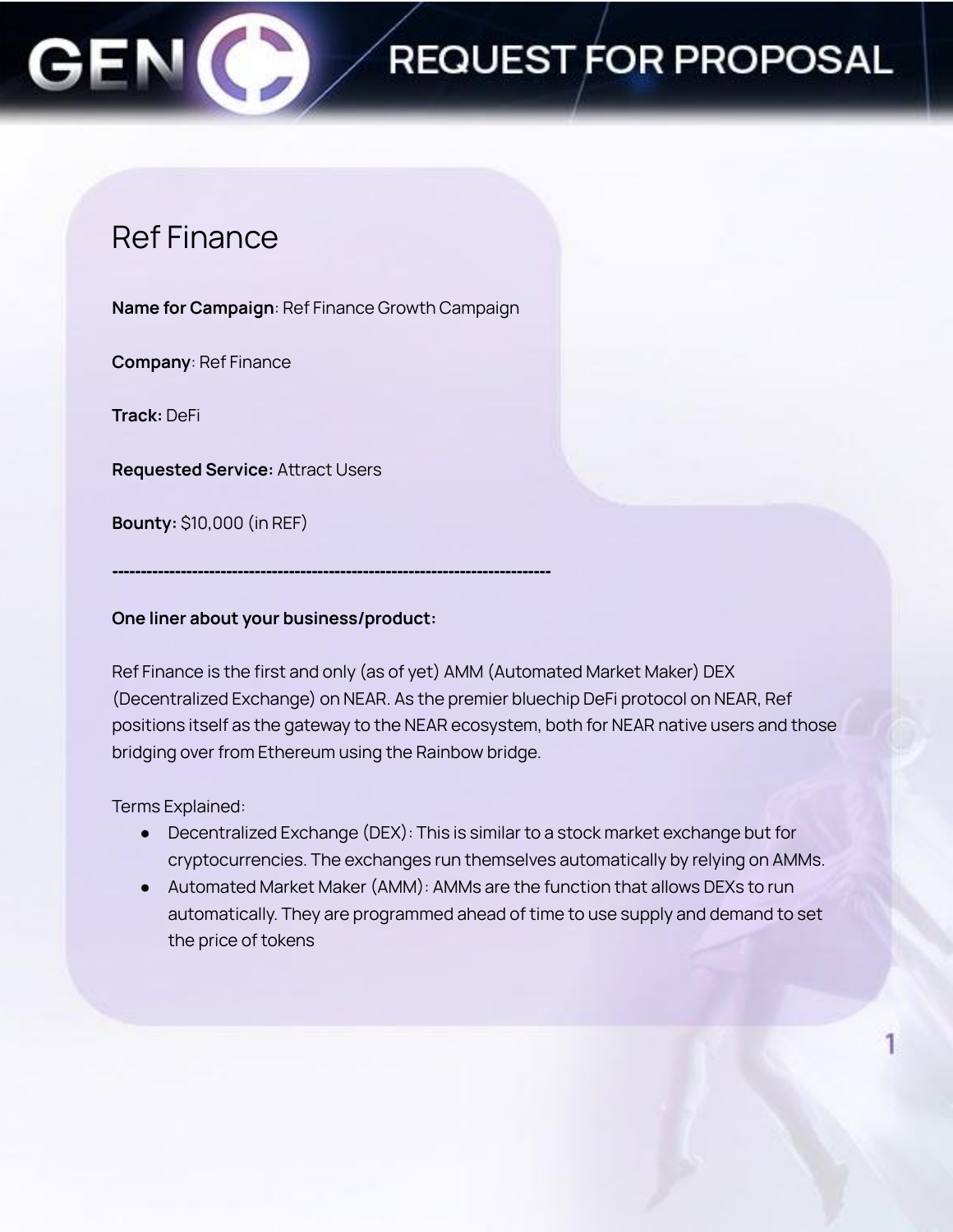## **REQUEST FOR PROPOSAL**

- Rainbow Bridge: Rainbow Bridge is a tool that allows users to move their Ethereum assets to NEAR.
- ERC-20 assets: The technical standard; is used for all smart contracts on the Ethereum blockchain for token implementation and provides a list of rules that all Ethereum-based tokens must follow.

EVM: The environment in which all Ethereum accounts and smart contracts live. Ethereum has one and only one 'canonical' state at any given block in the chain, and the EVM defines the rules for computing a new valid state from block to block..

### **In short, where we could use your help:**

On Ref Finance there are liquidity pools and farms. Users of Ref can provide liquidity by staking their tokens on the pools and farms. Each pool and farm have a different amount of total assets in it in a given time. One of the most critical tokens for liquidity is Ethereum and ERC-20 assets.

We need help increasing Ethereum liquidity on Ref. We want greater exposure of Ref Finance to Ethereum users to attract ERC-20 assets onto Ref's liquidity pools and farms. The main objective is to grow Ref's total value locked (TVL) in liquidity pools.

For this bounty, we are looking for one growth marketing strategy and one campaign that you will execute to attract users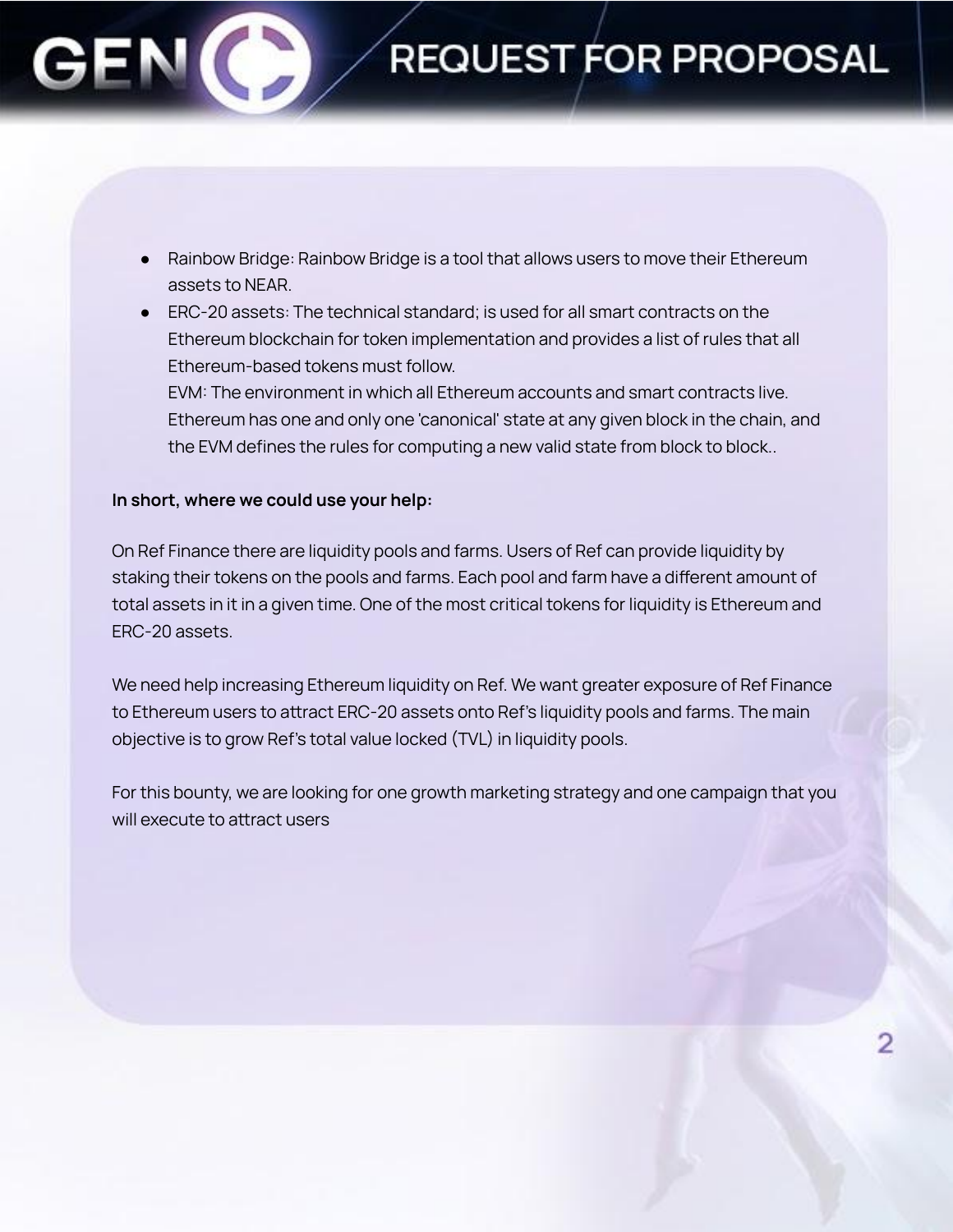.

# REQUEST FOR PROPOSAL

### **Any additional information about the problem:**

The Rainbow Bridge allows for permissionless bridging between Ethereum and NEAR, opening up NEAR as a viable ecosystem for users to utilize their ERC-20 assets on a cheaper and faster chain.

As the AMM DEX on NEAR, Ref Finance seeks to capture this demand by actively engaging with Ethereum communities and incentivizing users to bridge over their ERC-20 assets. As Ref puts forth a series of incentives and campaigns to attract Ethereum users onto NEAR and Ref Finance, our request is that you assist our ongoing effort to "hack ETH liquidity."

A potential additional layer to the problem is the emergence of Aurora, which is NEAR's EVM (Ethereum Virtual Machine). The Aurora bridge between Ethereum and the Aurora network (which, architecturally, is the same bridge as Rainbow) allows Ethereum users to have the same Ethereum experience with \$ETH as its base token, but with cheaper fees and faster transactions due to Aurora being on NEAR. This adds a layer of complexity to bringing Ethereum users over from Ethereum to NEAR because they can easily use Aurora over NEAR native if the NEAR native ecosystem is not of particular interest. Promoting users to bridge their assets over from Ethereum to Ref Finance thus would require marketing Ref Finance (NEAR native DeFi) over or alongside Aurora DeFi.

### **Inspiration**

**Are there any restrictions for the campaign:** No

**Goals and metrics for this campaign:**

Goal: Increase the amount of Ethereum users on Ref Finance